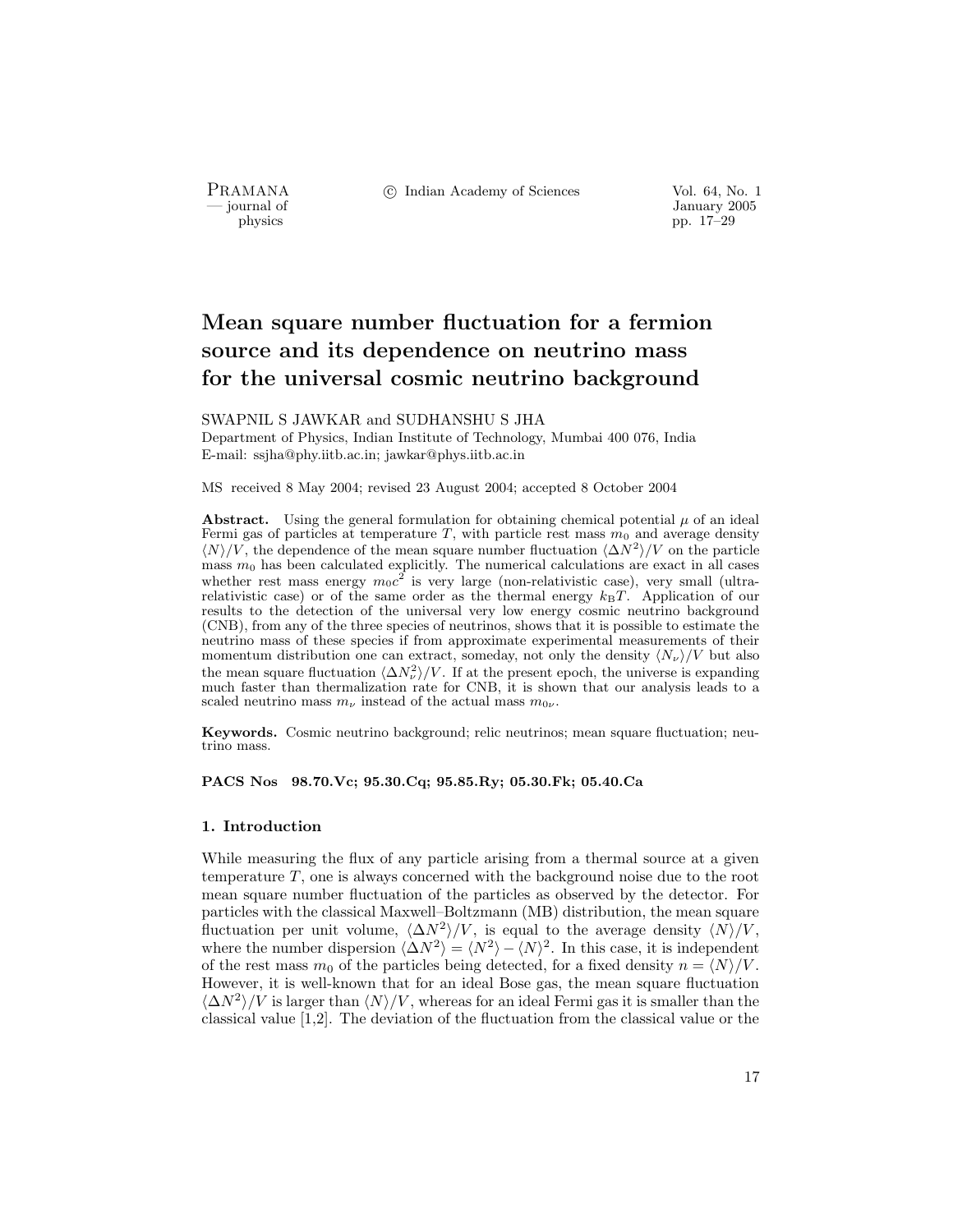total dispersion  $\langle \Delta N^2 \rangle$  /V depends, in general, on the mass  $m_0$  of the particle in the gas and the temperature T. In this paper, our aim is to examine this dependence explicitly for particles which can be treated as an ideal Fermi gas with a given mass  $m<sub>0</sub>$ , both in the non-relativistic limit as well as in the relativistic regime. The idea is to study its possible role in estimating the mass of different types of neutrinos in the universal cosmic neutrino background (CNB), also called relic neutrinos [3].

In the standard Big-Bang model of cosmology [3], which is supported by the observation of the cosmic microwave background radiation (CMBR) at the present temperature of 2.725 K and by various other predictions, the universe started from a very high density, and high temperature state. It cooled down while it expanded and during this early process particles of different species and masses got decoupled one after another. At temperatures of about a few MeV ( $\sim$ 2 × 10<sup>10</sup> K), one had only neutrinos, electrons, positrons and photons in thermal equilibrium with each other. As the temperature cooled down further, the neutrinos of all the three types decoupled one by one from the rest of the matter within the first few seconds or so after the Big-Bang. At the time of this decoupling, the temperature (very high) was same for the particles of all species and they were highly relativistic. Below the temperature of about 0.5 MeV ( $\sim$ 5 × 10<sup>9</sup> K), the electron–positron annihilation process created more photons and heated the photon gas in the early universe. One may assume that the universe expanded in thermal equilibrium with constant entropy which was proportional to  $N_T T^3$  in the highly relativistic regime. Here,  $N<sub>T</sub>$  is the total of the effective numbers for each of the species, which take into account their spin and polarization degrees of freedom and effect of their specific quantum statistics. Taking into account the spin degeneracies of electrons and positrons, two polarizations of the photons and the additional factor 7/8 in the energy of the highly relativistic fermions [4] as compared to the blackbody radiation (photons) at the same temperature and volume, the effective total number changed from  $(2 \times 2) \times (7/8) + 2 = 11/2$  to 2 after the annihilation of the electron–positron pairs into photons. This leads to the heating of the photon gas and to the well-known estimate of the CNB temperature  $T_{\nu}$  to be equal to  $(4/11)^{1/3}T_{\text{CMBR}}$ , which for the present time gives  $T_{\nu} = (4/11)^{1/3} \times 2.725 \text{ K} \approx 1.95$ K. The ratio of the number density of neutrinos to that of photons [5,6] is given by  $\langle N_{\nu}/V \rangle / \langle N/V \rangle_{\text{CMBR}} = (3/4) \times (\tilde{T}_{\nu}/T_{\text{CMBR}})^3 = 3/11$ , for each of the three species of neutrinos. The factor  $(3/4)$  in the above ratio is due to the Fermi statistics of each of the highly relativistic neutrinos at the time of decoupling, compared to Bose statistics of massless photons [4]. We have assumed that neutrinos have finite mass so that helicity factor 2 cancels the factor 2 from the polarization of photons. The above estimate gives the value of CNB density for each type of neutrino to be about  $10^2 \text{ cm}^{-3} = 10^8 \text{ m}^{-3}$ . The assumption that all the neutrinos decouple before any heating of the photon gas due to electron–positron annihilations took place is not strictly valid, and neutrinos also take part in the heating. There are some more corrections to the above estimates, but all these corrections [6,7] increase the above estimate for  $T_{\nu}$  and  $\langle N_{\nu} \rangle / V$  by no more than about one to two per cent.

At the present time, the temperature  $T_{\nu}$  of CNB is only about 1.95 K ( $\sim 1.7 \times$  $10^{-4}$  eV), and depending upon the actual mass  $m_{0\nu}$  of different types of neutrinos, the gas may either be in the non-relativistic  $(m_{0\nu}c^2 \gg k_BT_\nu)$  or in the relativistic regime  $(m_{0\nu}c^2 \sim k_BT_\nu)$ . Of course at such low densities, the Fermi gas is expected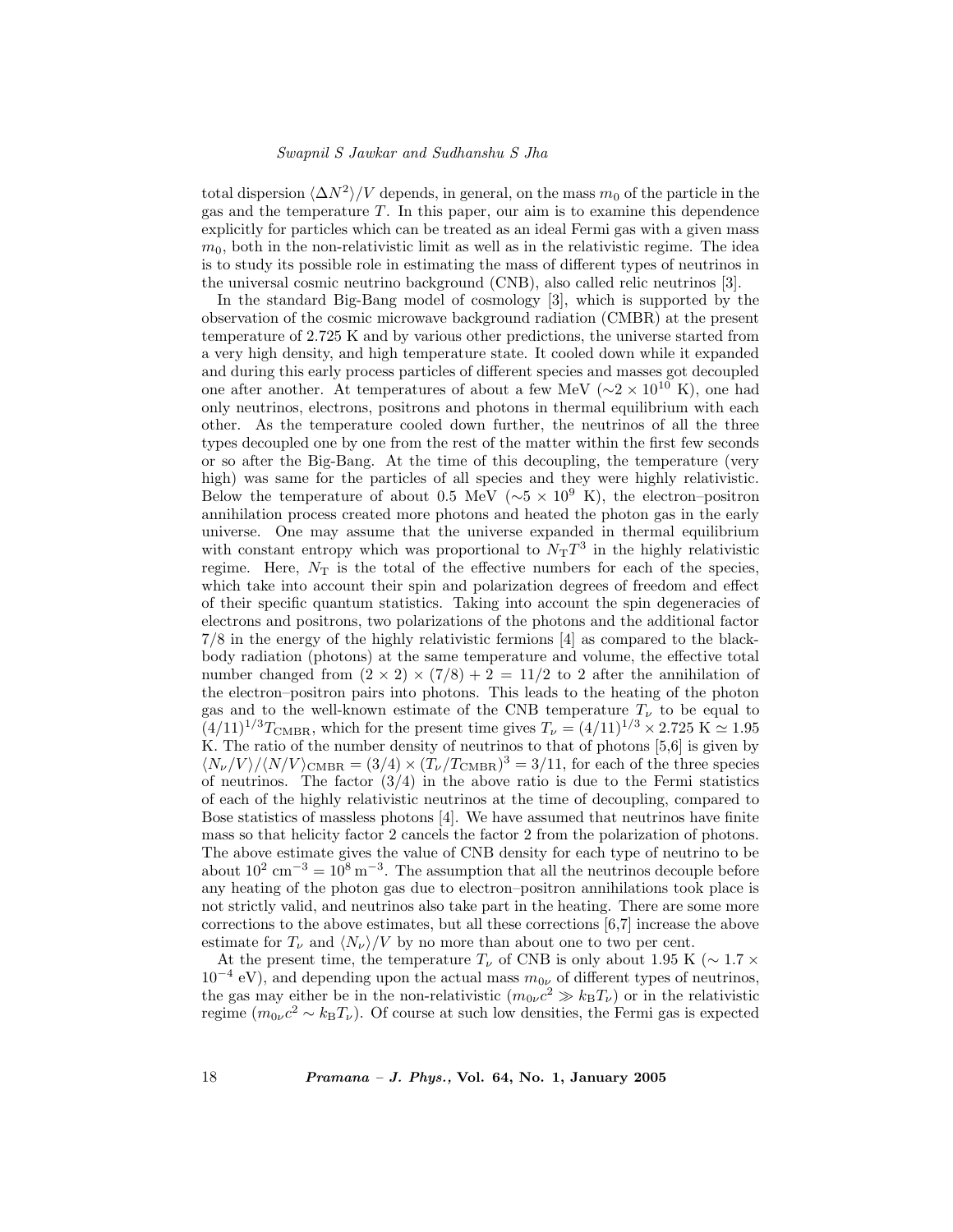to be away from the degenerate case. In any case, our general analysis of dispersion and average density of neutrinos of each of the species must explicitly take into account the variation of the chemical potential parameter  $\mu$  with particle mass and the temperature T, for a given density  $\langle N \rangle /V$ .

Before proceeding further, we must point out that while applying our analysis to the case of the cosmic neutrino background (CNB), one has to be very careful. In an expanding universe, when the relaxation rate for reaching thermal equilibrium for the weakly interacting CNB becomes less than the rate of expansion of the universe, the neutrino gas will no longer remain in thermal equilibrium. As explained, for example, by Pal and Kar [8], for simplicity one can assume that this decoupling of CNB takes place when these rates are equal, which may be specified by the epoch where the cosmological scale parameter was  $\tilde{a}_D$ . Till then, one can assume that the CNB momentum distribution  $\langle N_D(\vec{k}) \rangle$ was described by the usual thermal Fermi–Dirac energy distribution function  $\langle N_D(\vec{k})\rangle = f_D(\epsilon(k, m_{0\nu}), \mu_D, T_D) = [\exp[(\epsilon(k, m_{0\nu}) - \mu_D)/k_BT_D] + 1]^{-1}$  at temperature  $T_D$  and chemical potential  $\mu_D$ . Here,  $\epsilon(k, m_{0\nu})$  is the usual single particle energy of the neutrino of rest mass  $m_{0\nu}$  and momentum  $\hbar k$ , which is given by  $(\hbar^2 k^2 c^2 + m_{0\nu}^2 c^4)^{1/2} - m_{0\nu} c^2$ , if it is measured with respect to  $m_{0\nu} c^2$ , in the most general relativistic case. After that epoch, if nothing happens to the decoupled CNB except for the gravitational red-shift in the expanding universe, i.e. if no thermalization process continues, the new distribution function at the present epoch, specified by the cosmological scale parameter  $\tilde{a}_0 = \tilde{a}_D/r$ , is given simply by [8],  $\langle N_0(\vec{k}) \rangle = f_D(\epsilon(k/r, m_{0\nu}), \mu_D, T_D)$ . The energy distribution is no longer a thermal distribution. However, because of the form of the Fermi–Dirac (FD) distribution function  $f<sub>D</sub>$  and the form of the single particle energy  $\epsilon$  as a function of k and  $m_{0\nu}$  (whether it is the general relativistic case or the non-relativistic case or the ultra-relativistic case), the new distribution function can be rewritten as  $\langle N_0(\vec{k})\rangle = f_D(\epsilon(k, m_\nu \equiv rm_{0\nu}), \mu \equiv r\mu_D, T_\nu \equiv rT_D)$ . This looks exactly like a thermal FD distribution function except that now one has the scaled rest mass  $m_{\nu} \equiv r m_{0\nu}$ , scaled temperature  $T_{\nu} = r T_D$  and the scaled chemical potential parameter  $\mu = r \mu_D$ . We will call this distribution function as the scaled FD distribution function. Note that the new distribution function still depends only on the magnitude  $\hbar k$  of the momentum, i.e.  $\langle N_0(\vec{k})\rangle = \langle N_0(k)\rangle$ , and is always positive with values less than or equal to 1. This, of course, can be obtained from the scaled grand canonical density matrix or the scaled grand canonical partition function, as one does in the usual case, with the same scaling of rest mass, temperature and the chemical potential parameter. However, the expression for the single particle energy has still the unscaled rest mass  $m_{0\nu}$  everywhere except inside the scaled FD function, the scaled grand canonical partition function, etc. In that sense, the scaled  $\mu$  has no longer the usual physical significance of the chemical potential. But as long as we do not calculate the average value of any function which contains the rest mass  $m_{0\nu}$ , e.g., energy density, etc., and we calculate only the integrated density  $\langle N_{\nu} \rangle/V$  and dispersion  $\langle \Delta N_{\nu}^2 \rangle/V$  using the scaled FD distribution or the scaled grand canonical partition function, our analysis will remain exactly the same as in the pure thermal FD case. Since we take  $T_{\nu}$  to be  $(4/11)^{1/3}T_{\text{CMBR}} = rT_D$ in our analysis, as long as we consider the resulting neutrino mass parameter  $m_{\nu}$ to be the scaled mass  $rm_{0\nu}$ , our analysis will remain unchanged for both types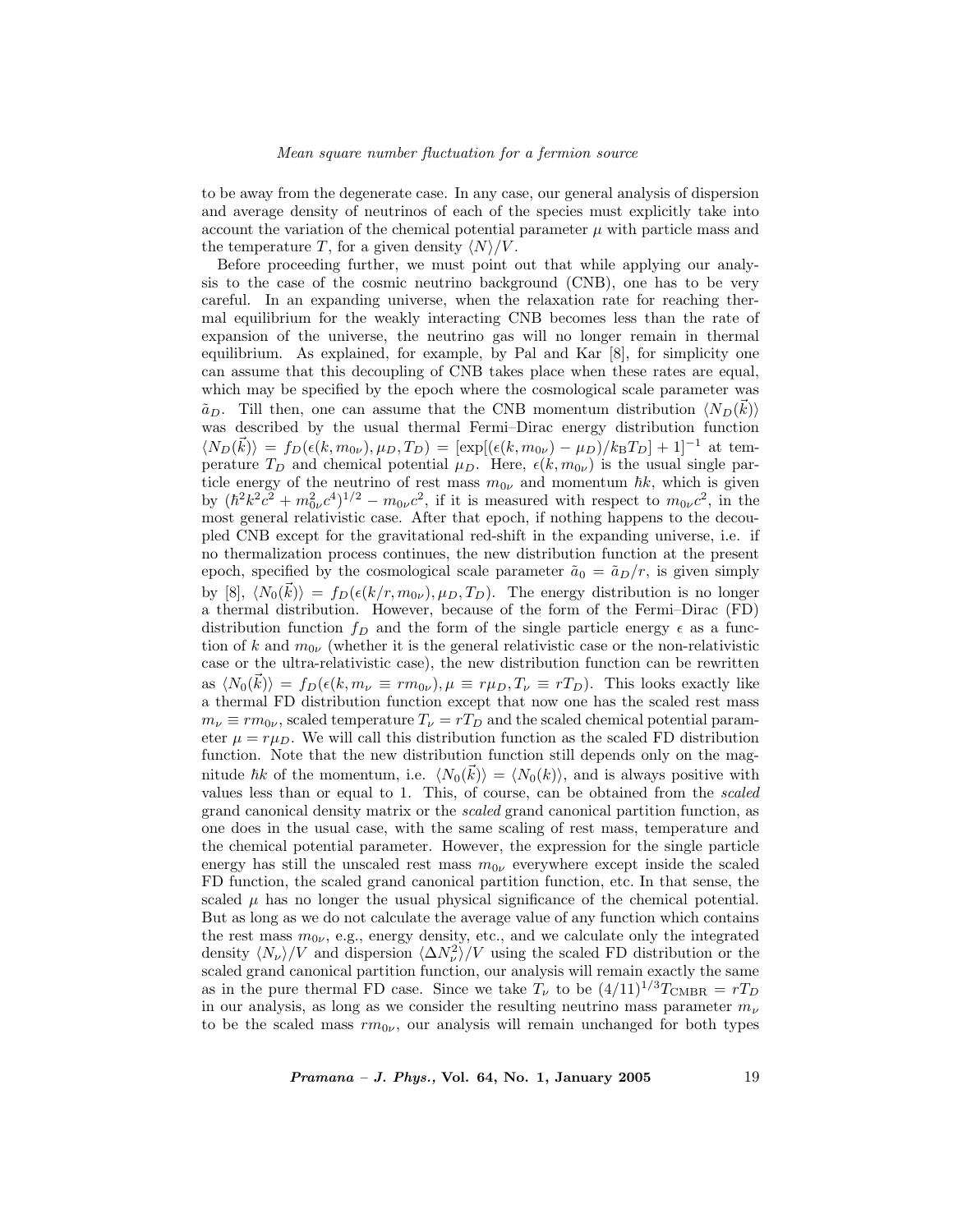of distribution. More explicitly, in terms of the scaled grand canonical partition function  $Z_{\text{GC}}(m_{\nu}, \mu, T_{\nu})$ , the average value  $\langle N_{\nu} \rangle$  of the non-interacting neutrinos is still given by the first partial derivative of  $k_BT_\nu \ln Z_{\rm GC}$  with respect to the scaled parameter  $\mu$  and the dispersion  $\langle \Delta N_{\nu}^2 \rangle$  is still obtained from the second partial derivative of  $k_B^2 T_\nu^2 \ln Z_{\text{GC}}$  with respect to  $\mu$ . Here, one still has the usual form [2],  $Z_{\rm GC} = \sum_N \sum_j \exp[(\mu N - E_j^N(m_\nu))/k_{\rm B}T_\nu]$ , where  $E_j^N(m_\nu)$  are the possible energies of N free particles of mass  $m_{\nu}$ . It is also clear from the mathematical formulation described in the next section that even for the scaled distribution function  $\langle N_{\nu}(k)\rangle$ , the relations  $\langle N_{\nu} \rangle = \sum_{\vec{k}} \sum_{\sigma} \langle N_{\nu}(k) \rangle$  and  $\langle \Delta N_{\nu}^2 \rangle = \sum_{\vec{k}} \sum_{\sigma} \langle N_{\nu}(k) \rangle [1 - \langle N_{\nu}(k) \rangle]$ are still valid. Here, the summation over  $\sigma$  denotes summation over spins and summation over  $\vec{k}$  may be converted to integration in the usual way. These relations allow extraction of  $\langle N_{\nu}\rangle/V$  and  $\langle \Delta N_{\nu}^2\rangle/V$  from experimental measurement of the distribution function  $\langle N_{\nu}(k) \rangle$ . For a given  $\langle N_{\nu} \rangle/V$ , the scaled chemical potential parameter  $\mu$  is determined completely, once  $T_{\nu}$  and  $m_{\nu}$  are specified. We will, therefore, continue to call  $\mu$  as the chemical potential parameter even if the distribution is the scaled FD distribution.

In reality, even after the so-called decoupling described above, the CNB will continue to try to move towards a thermal equilibrium even if the interaction with the external world and the interaction amongst themselves are very weak. How far away is the actual distribution function of CNB from thermal equilibrium or how close the CNB distribution is to the scaled FD distribution at the present epoch can also be tested experimentally. Even for this very important testing it becomes more important to develop a very good low-energy neutrino detector with adequate momentum and energy resolution in the  $10^{-4}$  eV range. Only then can one perform measurements of CNB distribution, similar to the detection of CMBR photons, as functions of energy and momentum  $\hbar k$ . It is not enough to detect just a few isolated events involving cosmic neutrinos. It should be emphasized here that even for determining the validity of the scaled FD distribution function at the present epoch, our mathematical analysis described in this paper will be required. In what follows, we calculate here only  $\langle N_{\nu} \rangle/V$  and  $\langle \Delta N_{\nu}^2 \rangle/V$  and not the average value of any function involving the rest mass of the particles. Whether the distribution is the usual FD or the scaled FD distribution, our numerical analysis of the problem will remain the same. One thing we must keep in mind is that if the distribution at the present epoch turns out to be closer to the scaled FD distribution, the resulting  $m_{\nu}$  is not  $m_{0\nu}$  but  $rm_{0\nu}$ .

Because of very weak interaction of relic neutrinos with matter and its extremely low energy, as of now, no one has been able to even detect CNB. There are small indirect effects due to the presence of sufficiently large amount of CNB everywhere [9], but unlike the case of high-energy (∼ MeV) neutrinos, e.g., solar neutrinos, any direct detection of  $10^{-4}$  eV neutrinos is extremely difficult [9]. One possibility which is being talked about is to observe the decay products (particle–antiparticle pairs) of the massive Z-bosons produced by the collision of low-energy relic neutrinos with ultra-high energy anti-neutrinos. But such high energy neutrinos or anti-neutrinos are not available easily, except in cosmic rays with very low flux. It is indeed one of the greatest challenges of the present century to directly detect CNB and its momentum and energy distributions, for a proper understanding of the nature of the early universe.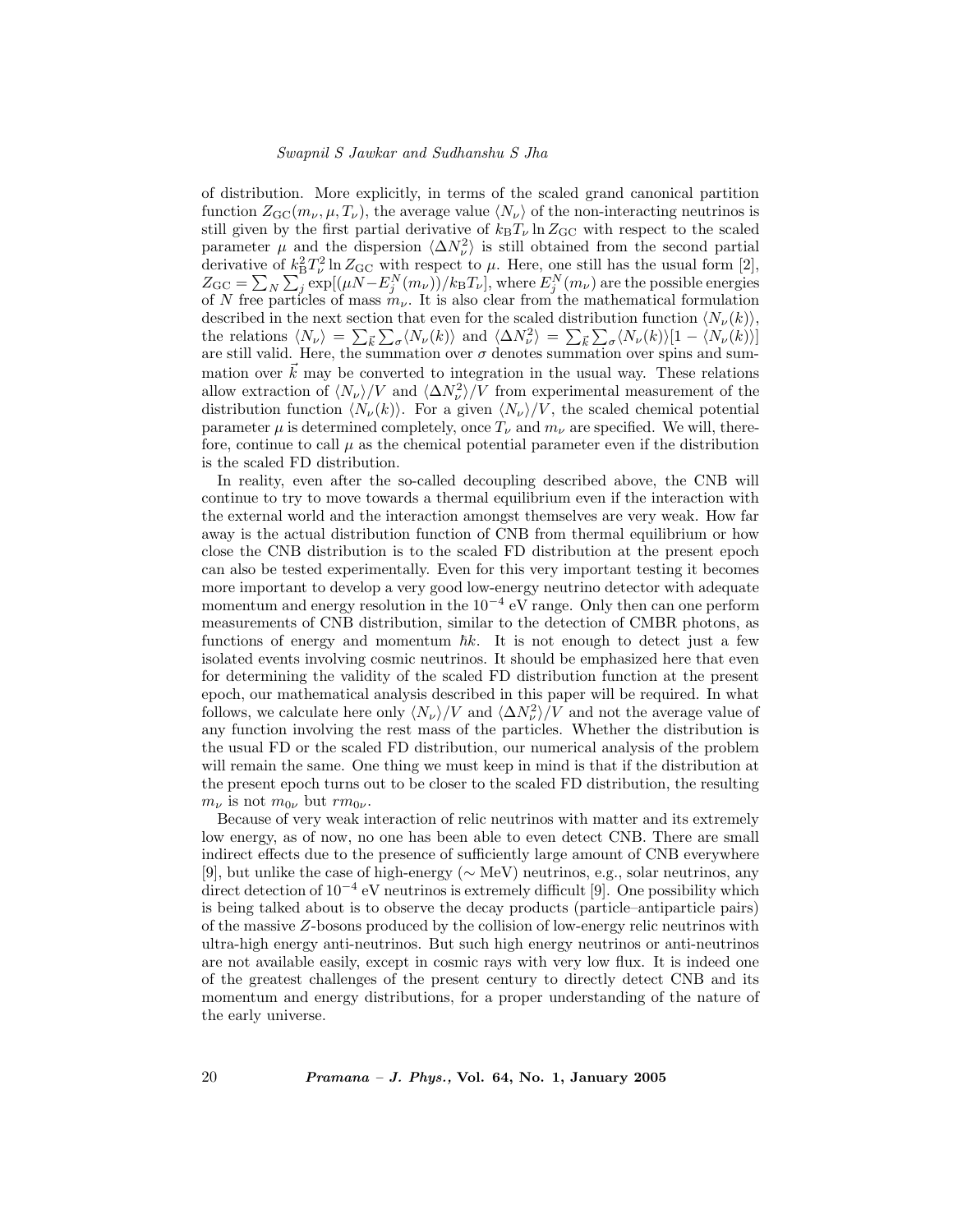Not underestimating the great difficulty in developing a very low energy neutrino detector with good momentum and energy resolution for observing CNB, we feel that we can still talk about not only extracting the total integrated CNB number density but also about extracting its number dispersion. By proper interpolation, these two parameters can be extracted fairly well even if the experimental measurement of the distribution  $\langle N_{\nu}(k)\rangle$  is not very detailed. One has to use the relations,  $\langle N_{\nu} \rangle = \sum_{\vec{k}} \sum_{\sigma} \langle N_{\nu}(k) \rangle$  and  $\langle \Delta N_{\nu}^2 \rangle = \sum_{\vec{k}} \sum_{\sigma} \langle N_{\nu}(k) \rangle [1 - \langle N_{\nu}(k) \rangle],$  as explained earlier. Let us assume that some day this will happen. This will allow us to get an idea of the mass for each of the species of cosmic neutrinos.

In §2 of this paper, we present the mathematical formulation of the problem of calculating the chemical potential  $\mu$  as a function of  $m_0$  and T for a given density  $\langle N \rangle /V$ , for an usual thermal FD distribution. This is the crucial step in our numerical analysis of dispersion, and this is done both for a non-relativistic Fermi gas as well as a relativistic Fermi gas. We also obtain the resulting mean square fluctuation  $\langle \Delta N^2 \rangle/V$  in each case. In §3, we apply our analysis to the case relevant to relic neutrinos at temperature  $T_{\nu}$ . We present explicitly numerical results for the chemical potential parameter  $\mu$  and  $\langle \Delta N_{\nu}^2 \rangle / V$  as a function of the average density  $\langle N_{\nu}\rangle/V$ , for different values of neutrino mass parameter  $m_{\nu}$  which enter in the distribution function. We show that  $\left[\langle N_{\nu}\rangle/V - \langle \Delta N_{\nu}^2\rangle/V \right]$  depends appreciably on the mass parameter  $m_{\nu}$ , and a reliable extraction of this quantity from experimental measurement of distribution function  $N_{\nu}(\vec{k})$ , can lead to a realistic estimate of mass parameter  $m_{\nu}$ . Let us emphasize again that if the actual distribution of CNB is closer to the scaled FD distribution, the resulting  $m_{\nu}$  will be scaled as  $m_{\nu} = rm_{0\nu}$ . Otherwise, for a purely thermal FD distribution,  $m_{\nu} = m_{0\nu}$ . We also discuss our results in the concluding section.

## 2. Mathematical formulation of the problem

In terms of the grand canonical partition function  $Z_{\text{GC}}$ , the thermodynamic potential  $\Omega(T, V, \mu)$  for a statistical system is defined by

$$
\Omega(T, V, \mu) = -\frac{1}{\beta} \ln Z_{\rm GC}, \quad \beta \equiv \frac{1}{k_{\rm B}T},\tag{1}
$$

where  $\mu$  is the chemical potential and  $k_B$  is the Boltzmann constant. The average number of particles and the mean square fluctuation in the number are determined by [2]

$$
\langle N \rangle = -\left(\frac{\partial \Omega}{\partial \mu}\right)_{T,V},\tag{2}
$$

$$
\langle \Delta N^2 \rangle = \langle N^2 \rangle - \langle N \rangle^2 = -\frac{1}{\beta} \left( \frac{\partial^2 \Omega}{\partial \mu^2} \right)_{T,V} = \frac{1}{\beta} \left( \frac{\partial \langle N \rangle}{\partial \mu} \right)_{T,V} . \tag{3}
$$

For an ideal Fermi gas with single particle energy  $\epsilon_i$  for the state i, one has [2]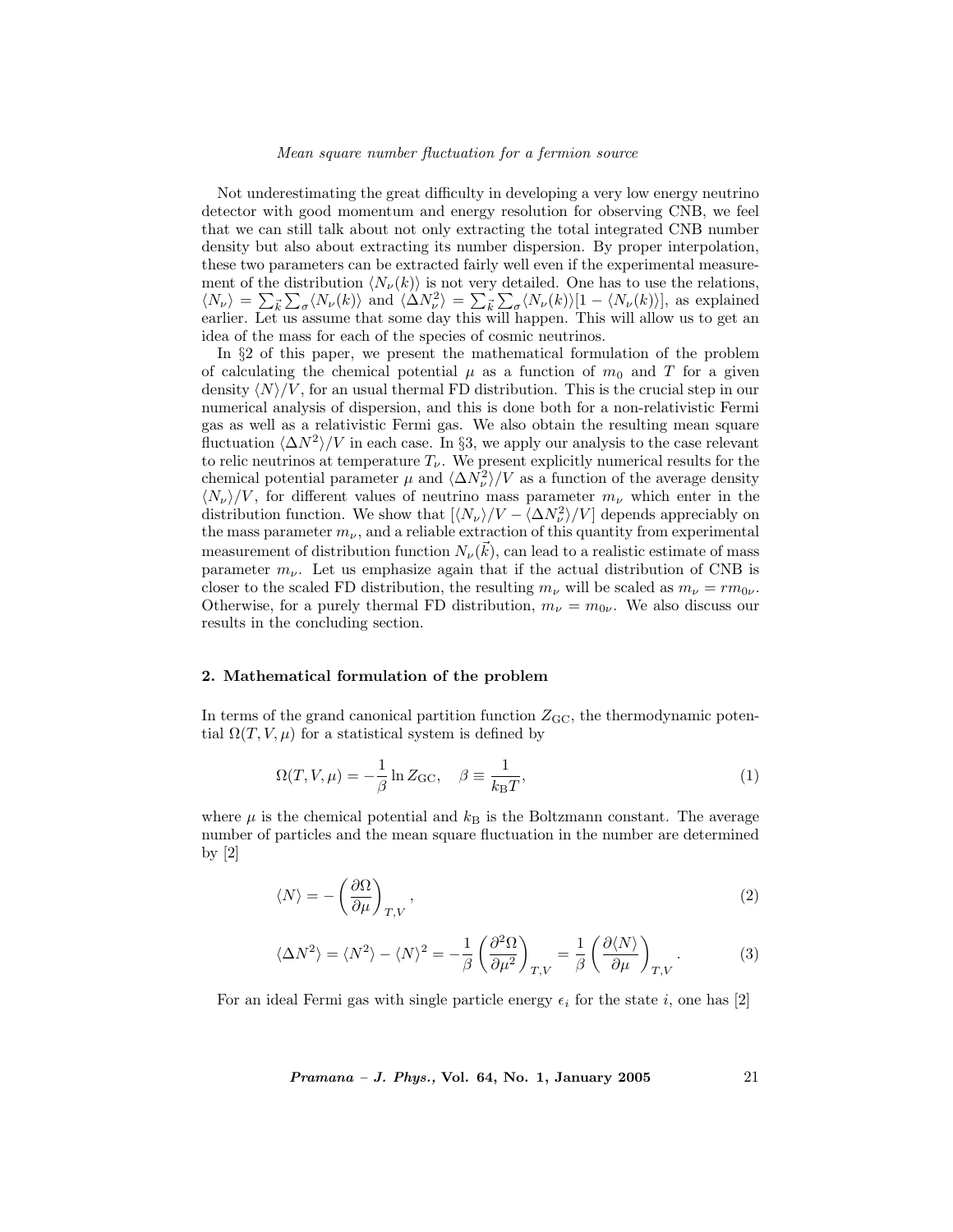$$
\Omega = \sum_{i} \Omega_{i}; \quad \Omega_{i} = -\frac{1}{\beta} \ln[1 + \exp[-\beta(\epsilon_{i} - \mu)], \tag{4}
$$

$$
\langle N \rangle = \sum_{i} \langle N_{i} \rangle; \quad \langle N_{i} \rangle = [\exp[\beta(\epsilon_{i} - \mu) + 1]^{-1}, \tag{5}
$$

$$
\langle \Delta N^2 \rangle = \sum_{i} \langle \Delta N_i^2 \rangle;
$$
  

$$
\langle \Delta N_i^2 \rangle = \frac{\exp[\beta(\epsilon_i - \mu)]}{(\exp[\beta(\epsilon_i - \mu) + 1])^2} = \langle N_i \rangle [1 - \langle N_i \rangle].
$$
 (6)

# 2.1 Non-relativistic energy spectrum

For a non-relativistic fermion gas of particles of mass  $m_0$  confined in a box of very large volume  $V$ ,

$$
\epsilon_{\vec{k}} = \frac{\hbar^2 k^2}{2m_0} \tag{7}
$$

with discrete values of  $\vec{k}$ . Going over to the continuous energy spectrum in the limit of large volume  $V$  one then finds

$$
\frac{\langle N \rangle}{V} = \frac{g}{4\pi^2} \left(\frac{2m_0}{\hbar^2}\right)^{3/2} \int_0^\infty \frac{\mathrm{d}\epsilon \ \epsilon^{1/2}}{\left[\exp[\beta(\epsilon - \mu)] + 1\right]},\tag{8}
$$

where g is the spin degeneracy factor (2 for spin- $\frac{1}{2}$  particle). In terms of thermal wavelength  $\lambda_T$  defined by

$$
\lambda_{\rm T} = \left(\frac{2\pi\hbar^2}{m_0 k_{\rm B} T}\right)^{1/2},\tag{9}
$$

the above expression is rewritten in a more common form:

$$
\frac{\langle N \rangle}{V} = \frac{g}{\lambda_{\rm T}^3} f_{3/2}^+(\exp y),\tag{10}
$$

$$
f_{3/2}^+(\exp y) = \frac{2}{\sqrt{\pi}} \int_0^\infty \frac{\mathrm{d}x \ x^{1/2}}{[\exp[x-y] + 1]},\tag{11}
$$

where  $x = \beta \epsilon$  and

$$
y = \beta \mu = \frac{\mu}{k_{\text{B}}T}.\tag{12}
$$

There is no general analytical method to obtain chemical potential  $\mu$  for a given value of  $\langle N \rangle/V$ , as a function of  $m_0$  and T, i.e. for inverting eq. (8). Only in the two limiting cases of (i) the high temperature limit (which reduces to the case of the classical MB result) and (ii) the low temperature limit (which reduces to the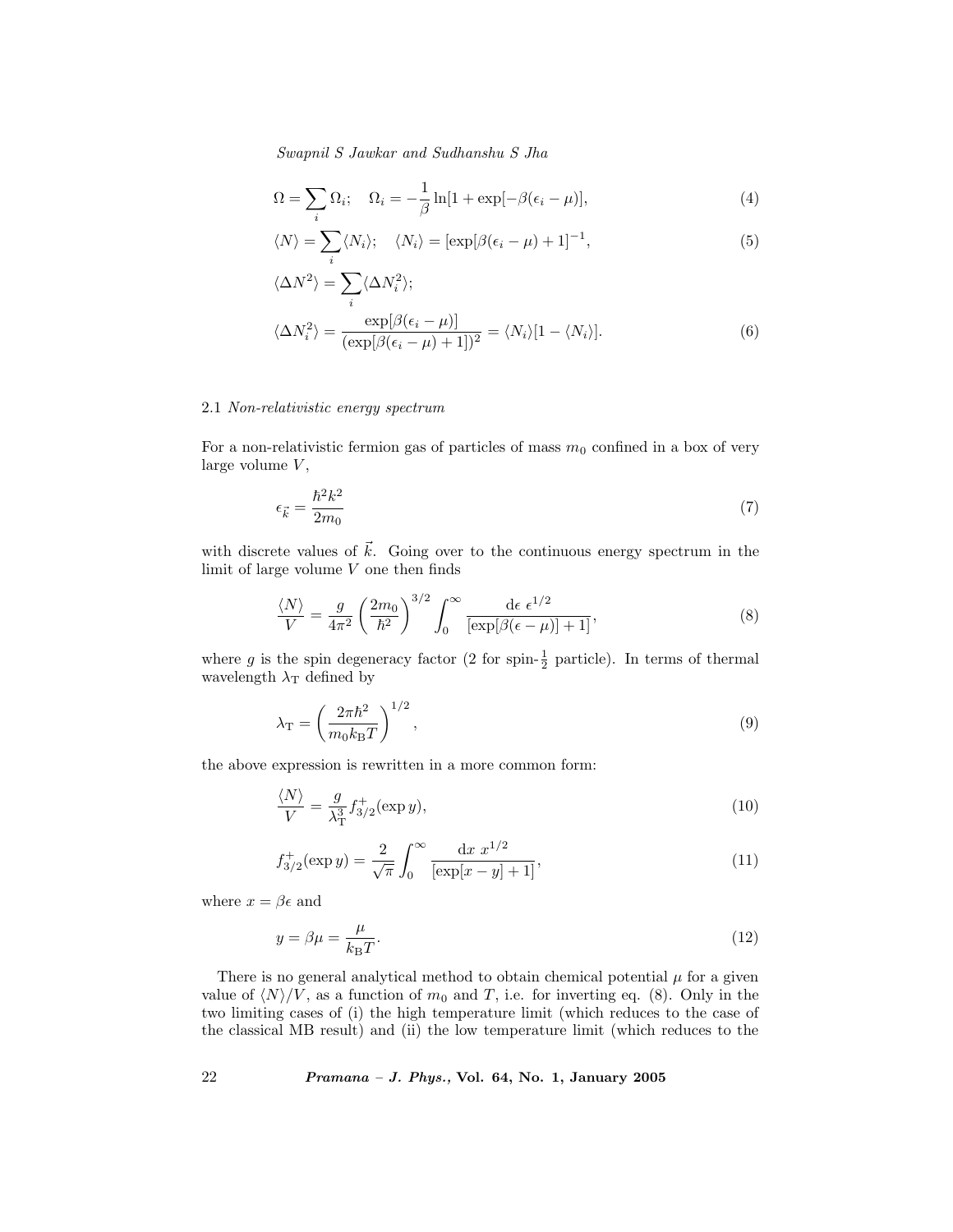case of the degenerate Fermi gas result), one can obtain analytic expressions for  $\mu$ . Since in general we are faced with the intermediate region, we must use numerical methods [10] to determine  $\mu(T, m_0)$  for a given  $\langle N \rangle /V$ .

In the non-relativistic case being considered, the mean square fluctuation is given by

$$
\frac{\langle \Delta N^2 \rangle}{V} = \frac{g}{4\pi^2} \left( \frac{2m_0}{\hbar^2} \right)^{3/2} \int_0^\infty \frac{d\epsilon \epsilon^{1/2} \exp[\beta(\epsilon - \mu)]}{[\exp[\beta(\epsilon - \mu) + 1]^2} \tag{13}
$$

$$
= \frac{g}{\lambda_{\rm T}^3} \frac{2}{\sqrt{\pi}} \int_0^\infty \frac{\mathrm{d}x \ x^{1/2} \exp[x - y]}{[\exp[x - y] + 1]^2} \tag{14}
$$

with  $x = \beta \epsilon$  and, as before

$$
y = \beta \mu. \tag{15}
$$

For a given value of  $\langle N \rangle / V$ , once  $\mu$  is determined from eqs (10) to (12), one can find the dispersion  $\langle \Delta N^2 \rangle$ /V from eq. (13). It can be shown that the non-relativistic expressions will give good results as long as  $m_0c^2 \gg k_BT$ .

#### 2.2 Relativistic energy spectrum

In the general case of relativistic dynamics, one has

$$
\epsilon_{\vec{k}} = (\hbar^2 k^2 c^2 + m_0^2 c^4)^{1/2} - m_0 c^2,\tag{16}
$$

where we use the convention in which the single particle energies and the chemical potential  $\mu$  will be measured with respect to  $m_0c^2$ . This convention is very convenient here because it makes it much simpler to compare our numerical results and expressions with the non-relativistic case, when the non-relativistic limit is applicable. For this case, in the continuous limit, we get

$$
\frac{\langle N \rangle}{V} = \frac{4\pi g}{h^3 c^3} \int_0^\infty \frac{\mathrm{d}\epsilon(\epsilon + m_0 c^2) [(\epsilon + m_0 c^2)^2 - m_0^2 c^4]^{1/2}}{[\exp[\beta(\epsilon - \mu)] + 1]}
$$
(17)

$$
= \frac{4\pi g}{(\beta hc)^3} \int_0^\infty \frac{\mathrm{d}x(x+a)(x^2+2ax)^{1/2}}{[\exp[x-y]+1]},\tag{18}
$$

where again  $x = \beta \epsilon$ , and

$$
a = \beta m_0 c^2, \quad y = \beta \mu. \tag{19}
$$

One must always remember here that we are measuring  $\epsilon$  and  $\mu$  with respect to  $m_0c^2$ . Under our convention, if we take the non-relativistic limit,  $a = \beta m_0c^2 \gg 1$ in eq.  $(18)$ , we recover exactly eq.  $(8)$  or equivalently eqs  $(10)–(12)$  derived for the non-relativistic case. Again, for a given  $\langle N \rangle / V$ ,  $\mu$  has to be determined numerically in the relativistic case also, by using eqs (18) and (19).

In the general case of relativistic dynamics, the mean square fluctuation is determined by

$$
Pramana - J. Phys., Vol. 64, No. 1, January 2005 \qquad \qquad 23
$$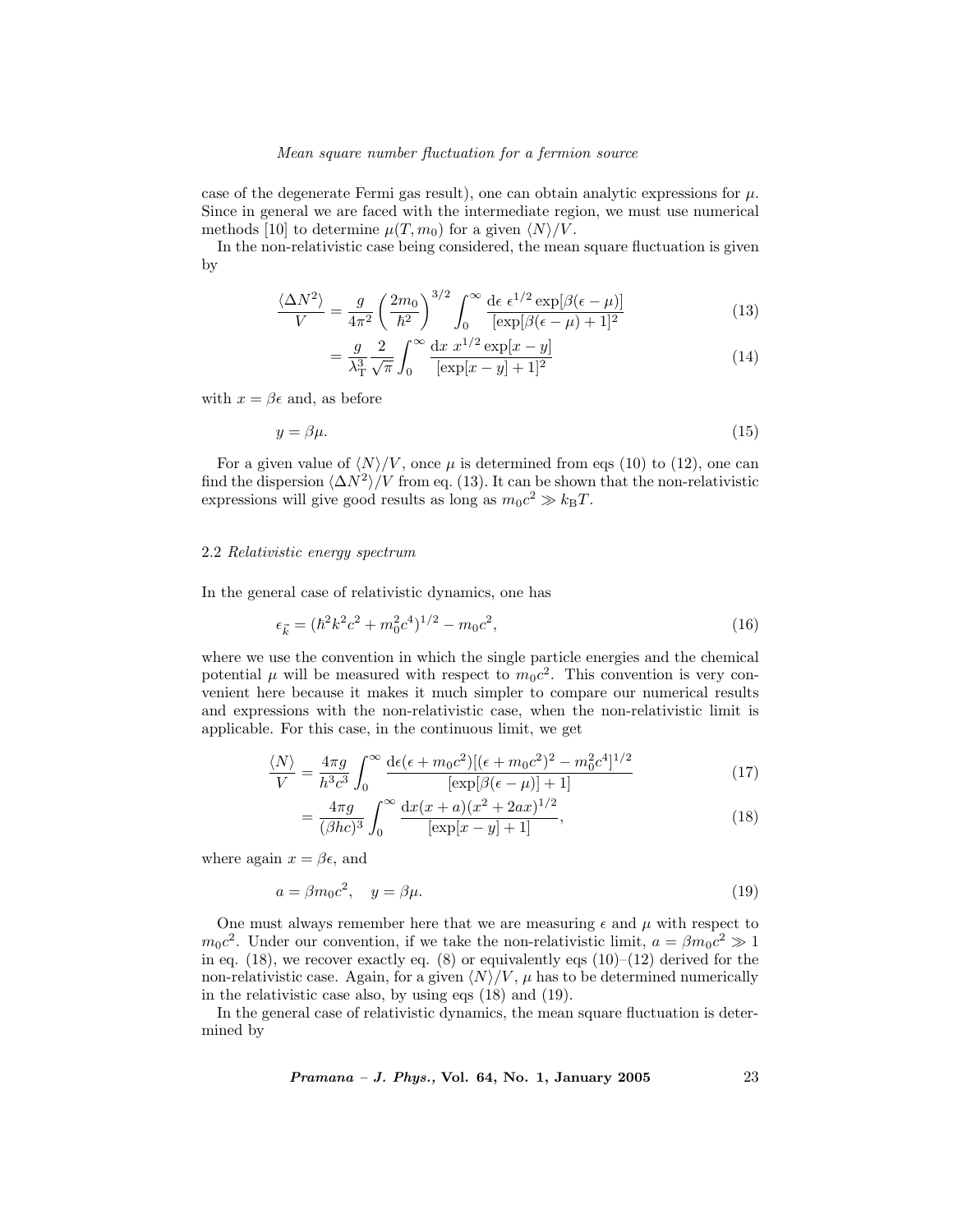$$
\frac{\langle \Delta N^2 \rangle}{V} = \frac{4\pi g}{(\beta hc)^3} \int_0^\infty \frac{\mathrm{d}x(x+a)(x^2 + 2ax)^{1/2} \exp[x-y]}{[\exp[x-y] + 1]^2} \tag{20}
$$

which again reduces to the non-relativistic expression, eq.  $(14)$ , in the limit  $a =$  $\beta m_0 c^2 \gg 1.$ 

#### 2.3 Ultra-relativistic limit

The ultra-relativistic regime corresponds to the limit  $a = \beta m_0 c^2 \ll 1$ , in the general relativistic expressions  $(18)$ – $(20)$ . In this case, the single particle spectrum reduces to

$$
\epsilon_{\vec{k}} = \hbar k c \tag{21}
$$

and one finds

$$
\frac{\langle N \rangle}{V} = \frac{4\pi g}{(\beta hc)^3} \int_0^\infty \frac{\mathrm{d}x \, x^2}{\left[\exp[x-y] + 1\right]},\tag{22}
$$

where y is again  $\beta\mu$  and  $x = \beta\epsilon$ . Note that in this case the mass parameter disappears and the chemical potential is independent of  $m_0$ . The mean square fluctuation is now given by

$$
\frac{\langle \Delta N^2 \rangle}{V} = \frac{4\pi g}{(\beta hc)^3} \int_0^\infty \frac{\mathrm{d}x \ x^2 \exp[x-y]}{[\exp[x-y] + 1]^2},\tag{23}
$$

where  $y = \beta \mu$ . In this limit, the fluctuation is independent of  $m_0$ .

In what follows, in the next section we will first check our non-relativistic results for calculation of  $\mu$  in the range of parameters relevant to electrons and holes in semiconductors and metals for which numerical tables are already available readily [10]. We will then apply our general expressions to the case of parameters relevant to neutrinos in CNB.

# 3. Numerical calculations and results for cosmic neutrino background

For a non-relativistic ideal Fermi gas, numerical tables of Blakemore [10] are already available for determining the chemical potential  $\mu$  for a given temperature T and density  $n = \langle N \rangle /V$ . However, parameters used in those tables are in the range of densities, temperature and mass relevant to electrons or holes in semiconductors and metals. Nevertheless, this allows us to check our numerical code for calculating  $\mu$  in the non-relativistic case, using expressions (10)–(12). Our numerical results coincide with the numerical results of Blakemore, for parameters tabulated by him. Here, we are, of course, concerned with a different range of parameters relevant to CNB, where we have to deal with low densities in the range  $\langle N \rangle / V \sim 10^{2}$  $\text{cm}^{-3} = 10^8 \text{ m}^{-3}$ , low temperatures in the range of 1.95 K (kBT<sub>v</sub> ∼ 1.7 × 10<sup>-4</sup> eV) and unknown low mass parameter  $m_{\nu}c^2$  in the range of 10 eV to 10<sup>-6</sup> eV. The non-relativistic results are expected to be valid for  $m_{\nu}c^2 \gg 10^{-4}$  eV. Note that if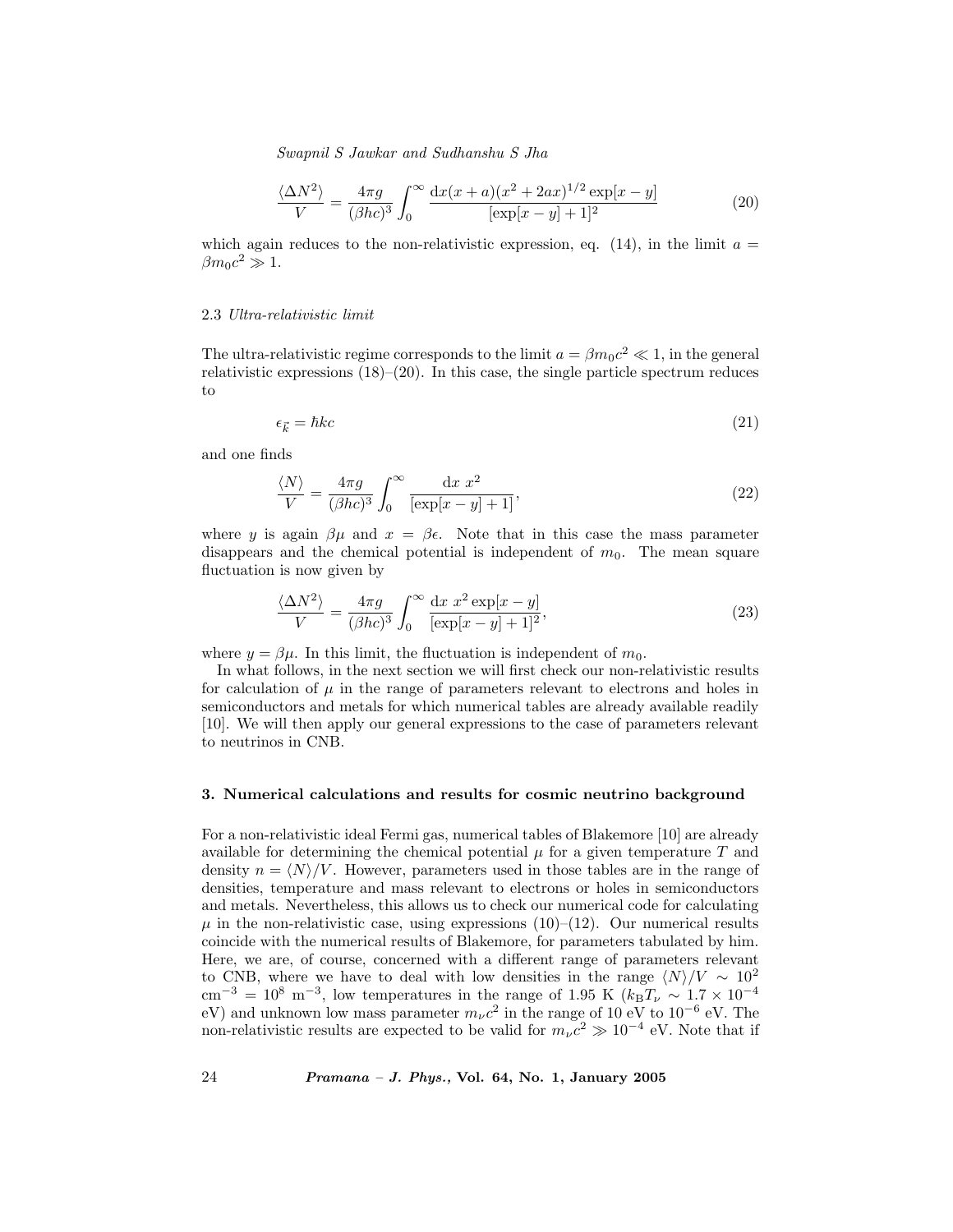

**Figure 1.** A plot of calculated values of the chemical potential  $\mu$  showing its variation with the number density  $n = (\langle N/V \rangle)$  of an ideal non-relativistic gas at temperature  $T = 1.95$  K (i.e.,  $k_BT = 1.7 \times 10^{-4}$  eV), for different assumed neutrino masses  $m_{\nu}c^2$ .

the actual CNB distribution turns out to be closer to the scaled FD distribution,  $m_{\nu} = r m_{0\nu}$ , where  $m_{0\nu}$  is the actual rest mass of the neutrino.

In figure 1, we show our result of the calculation of the chemical potential parameter  $\mu$  as a function of density  $\langle N \rangle/V$  in the range 5 × 10 to 10<sup>3</sup> cm<sup>-3</sup>, for temperature  $T_{\nu} = 1.95$  K, for different neutrino mass parameter  $m_{\nu}c^2$ . Note that for such low densities, the neutrino gas is far from a degenerate Fermi gas and the chemical potential parameter  $\mu$  is negative in most of the range considered. There is a substantial variation in parameter  $\mu$  as a function of  $m_{\nu}c^2$ . These results allow us to calculate the mean square fluctuation  $\langle \Delta N^2 \rangle /V$ , using eqs (13) and (14), in the non-relativistic case. However, we do not present these results here explicitly, but we have used these numbers to check our general results using the relativistic expression (20), to be presented below. Since in the non-relativistic limit,  $m_{\nu}c^2 \gg k_BT_{\nu}$ , the results are identical, there is no need for a separate plot here.

For the general case, we must use our relativistic expressions  $(18)$ – $(20)$  to calculate the chemical potential parameter  $\mu$ , for a given  $n = \langle N \rangle / V$ , and the corresponding mean square fluctuation  $\langle \Delta N^2 \rangle /V$ . These results are valid for any value of  $m_{\nu}c^2$ , i.e. for any ratio  $a = m_{\nu}c^2/k_BT_{\nu}$ . In figure 2, we plot the variation of the chemical potential  $\mu$  as a function of density  $\langle N \rangle/V$ , for different values of  $m_{\nu}c^2$ at  $T = 1.95$  K (i.e.  $k_BT \simeq 1.7 \times 10^{-4}$ ) eV. For  $a = \beta m_\nu c^2 \gg 1$ , these results are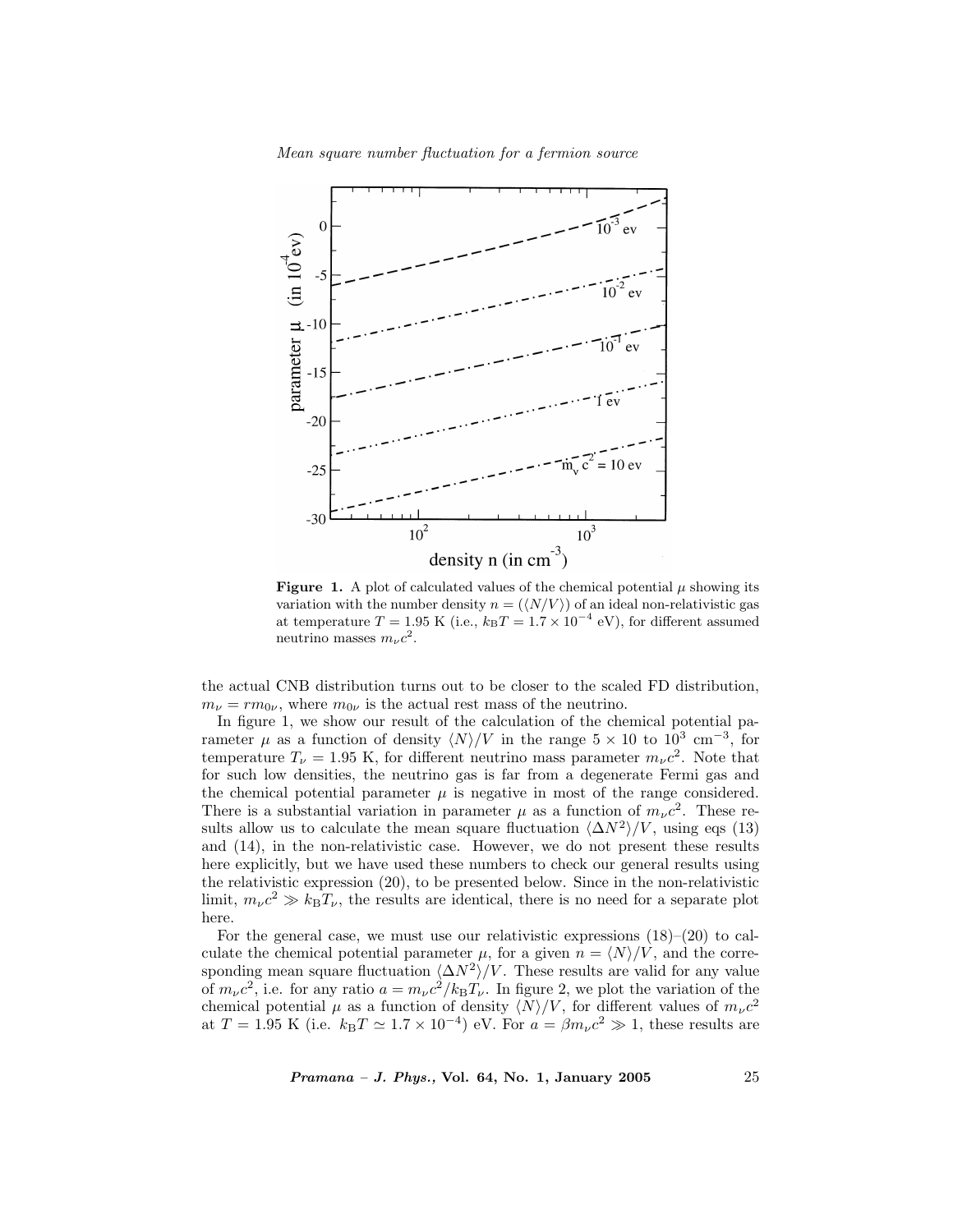

Figure 2. A plot of chemical potential  $\mu$  showing its variation with number density  $n = (\langle N/V \rangle)$  of an ideal relativistic gas at temperature  $k_{\rm B}T = 1.7 \times 10^{-4}$  eV, for different masses  $m_{\nu}c^2$ .

identical to the plot in figure 1, as expected. Using these general values of  $\mu$ , the deviation  $\langle N_{\nu}\rangle/V - \langle \Delta N_{\nu}^2 \rangle/V$  in the mean square fluctuation from the classical value is plotted in figure 3 as a function of the density  $\langle N_{\nu} \rangle/V$ , for different values of  $m_{\nu}c^2$ in the range 10 eV–10<sup>-6</sup> eV. As stated before, we have checked that these general results are identical to the non-relativistic calculations of  $\langle N_{\nu}\rangle/V - \langle \Delta N_{\nu}^2\rangle/V$  in the limit  $a = \beta m_0 c^2 \gg 1$ . If we examine the plot in figure 3 carefully, we find a strong dependence of the dispersion on  $m_{\nu}c^2$ , except in the ultra-relativistic case when  $a = \beta m_0 c^2 \ll 1$ , i.e. when the dependence of  $\mu$  and the mean square fluctuation on  $m_{\nu}c^2$  disappears (see, expressions (22) and (23)). To make it more explicit, we plot in figure 4 the deviation of the mean square fluctuation from its classical value as a function of  $m_{\nu}c^2$ , for fixed  $k_{\rm B}T = 1.7 \times 10^{-4}$  eV and fixed density  $\langle N_{\nu} \rangle/V =$  $10^2$   $\mathrm{cm^{-3}}.$ 

Our exact numerical calculations, which take into account the variation of the chemical potential parameter  $\mu$  as a function of mass and temperature for the extremely low energy relic neutrinos, for a given density  $\langle N \rangle / V$ , show that the mean square number fluctuation is a sensitive function of the neutrino mass. In conclusion, we have shown that if from experimental measurement of CNB momentum distribution one can at least extract the mean square fluctuation  $\langle \Delta N_{\nu}^2 \rangle / V$  and the integrated density  $\langle N_{\nu} \rangle / V$  of each type of neutrinos it can give a good estimate of the corresponding neutrino mass directly. If detection involves measurement of total density and mean square fluctuation of all the three types of neutrinos at the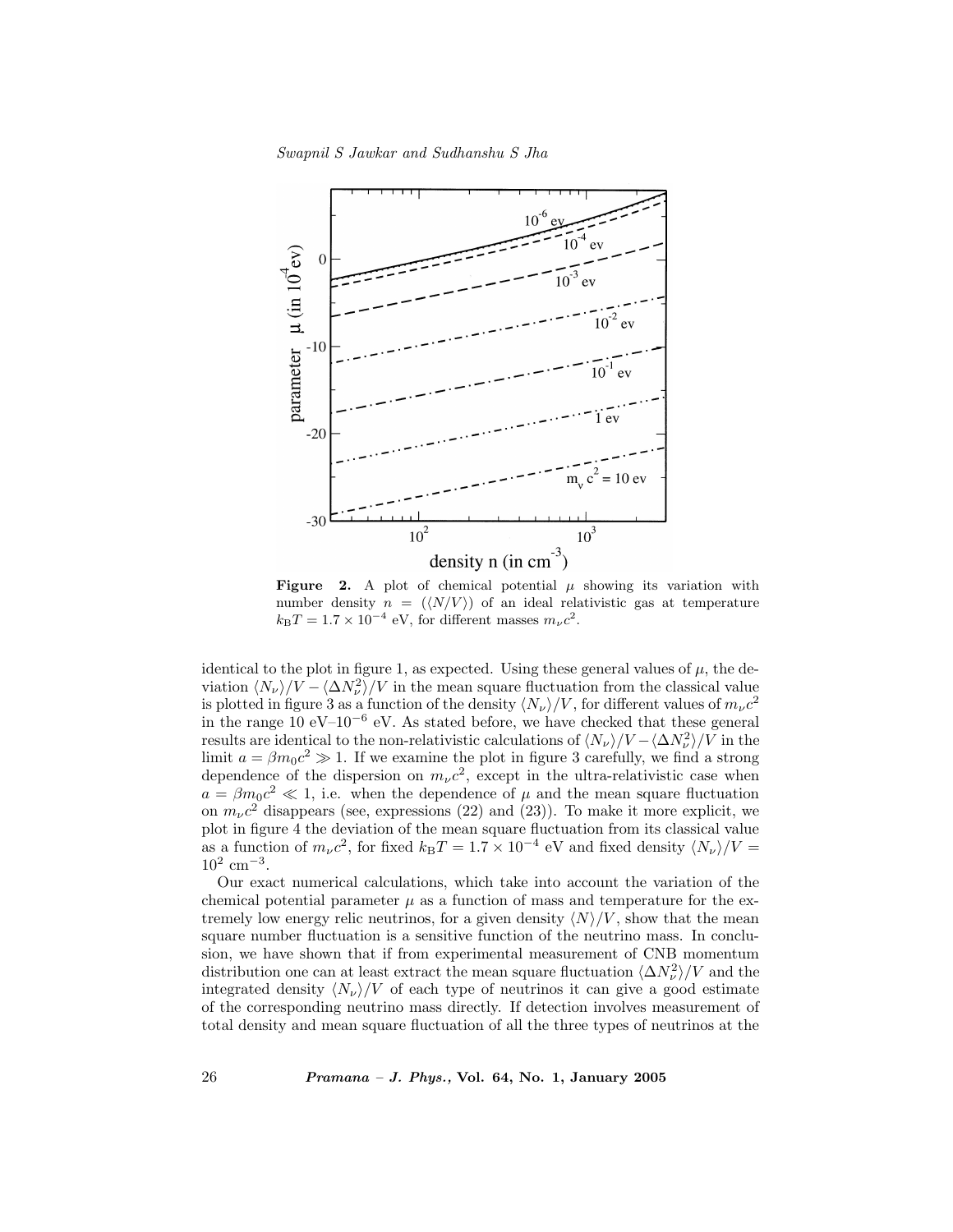



**Figure 3.** A plot of the deviation  $\langle N \rangle / V - \langle \Delta N^2 \rangle / V$  of the mean square fluctuation of density  $n = \langle N/V \rangle$  for an ideal relativistic Fermi gas at temperature  $k_{\rm B}T=1.7\times 10^{-4}$  eV, for different neutrino mass parameter  $m_\nu c^2.$ 

same time, our method will, of course, fail to estimate the mass of the different types of neutrinos separately. However, it is hoped that some day in the future it would become possible to extract both  $\langle N_{\nu} \rangle/V$  and  $\langle \Delta N_{\nu}^2 \rangle/V$  from experimental measurements of momentum distribution of each type of neutrinos. It requires, as we said before, the development of sensitive low-energy neutrino detectors for each type of neutrinos with good momentum and energy resolution in the 10<sup>−</sup><sup>4</sup> eV range to make these direct measurements for each type of neutrinos. In any scat-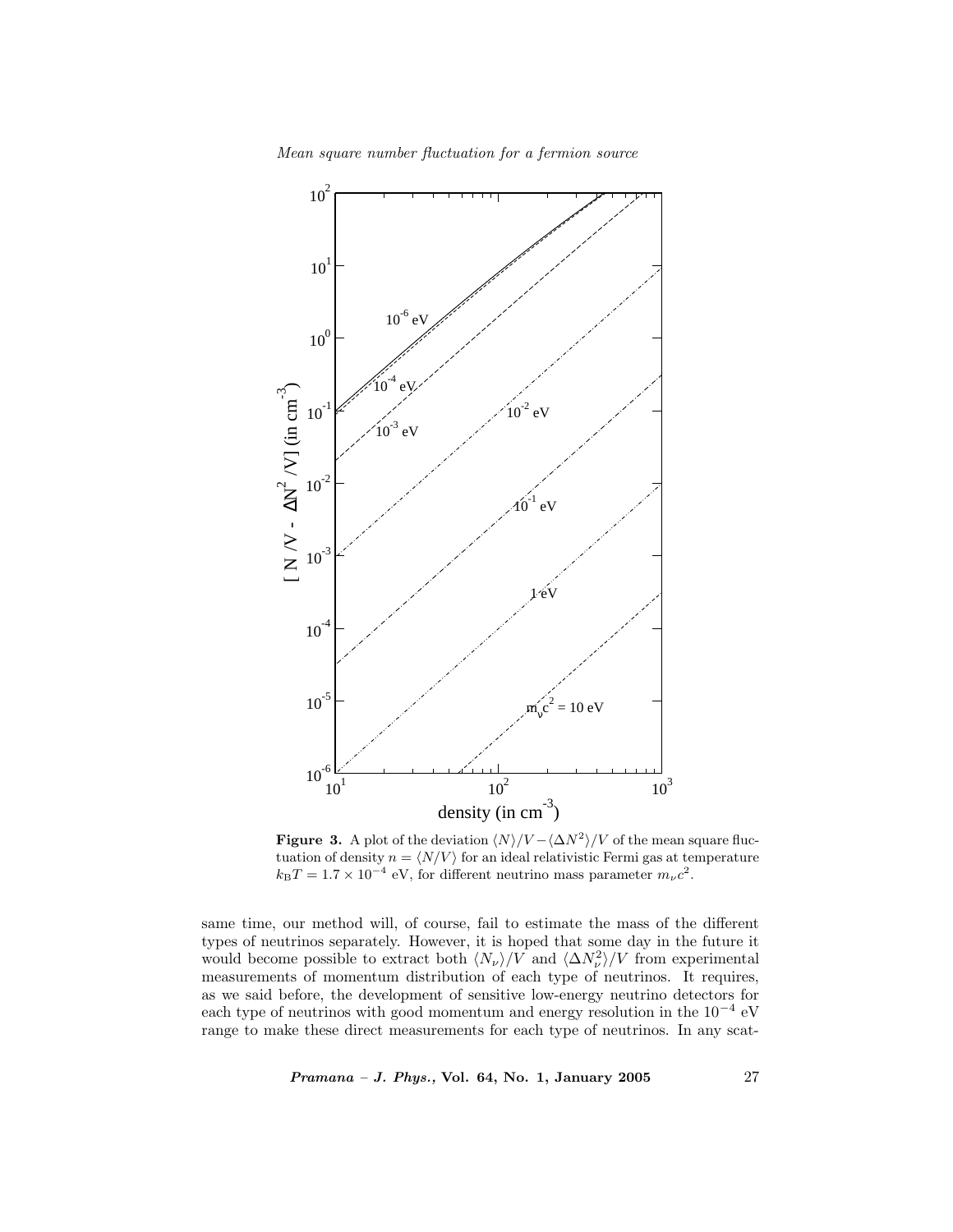Swapnil S Jawkar and Sudhanshu S Jha



Figure 4. Variation of the deviation  $\langle N \rangle/V - \langle \Delta N^2 \rangle/V$  of the mean square fluctuation as a function of the neutrino mass parameter  $m_{\nu}c^2$ , for  $k_{\rm B}T = 1.7 \times 10^{-4}$  eV and  $\langle N_{\nu} \rangle/V = 10^2$  cm<sup>-2</sup>.

terring experiment of particles with CNB, involving momentum transfer  $\hbar \vec{k}$ , which couples through the number density of CNB, one can obtain  $\langle N(k)\rangle^2$  directly from the cross-section. However, any other experiment which can give  $\langle N(k) \rangle$  is good enough to find  $\langle N_{\nu}\rangle/V$  and  $\langle \Delta N_{\nu}^2\rangle/V$ . Although, the present emphasis on precise measurements of high-energy (∼ MeV) neutrinos from the Sun and other sources is important, it is a much greater challenge for all of us to make a direct detection of CNB distribution, which has a flux of about  $10^{11}$ – $10^{12}$  particles per cm<sup>2</sup> per s, everywhere.

# Acknowledgements

The second author (Jha) would like to thank the Department of Atomic Energy for its support to him as DAE-BRNS Senior Scientist. He would also like to thank IIT, Bombay for providing him with all the facilities to work there, and the Tata Institute of Fundamental Research, Mumbai, for Honorary Professorship. The authors would also like to thank Aditya Raghavan of IIT, Bombay for his assistance in this work.

## References

[1] See, for e.g. F Reif, Fundamentals of statistical and thermal physics (McGraw Hill International, Singapore, 1985) Ch. 9